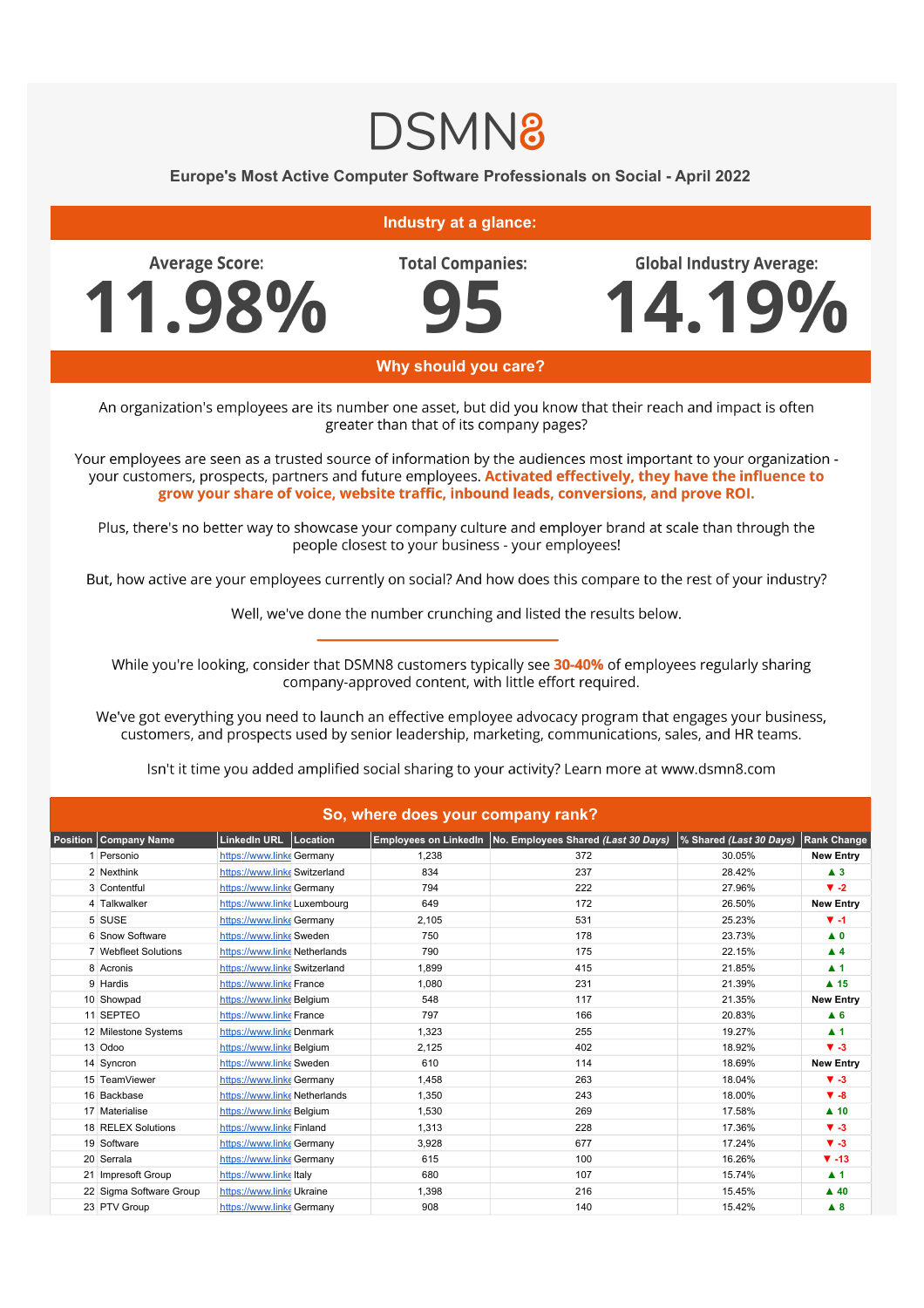|                                                           |                                                     |                                 | 694        |                    |                | $V - 5$                    |
|-----------------------------------------------------------|-----------------------------------------------------|---------------------------------|------------|--------------------|----------------|----------------------------|
| 24 Scalefocus                                             | https://www.linke Bulgaria                          |                                 |            | 107                | 15.42%         |                            |
| 25 Bitdefender                                            | https://www.linke Romania                           |                                 | 1,913      | 294                | 15.37%         | $\blacktriangle$ 11        |
| 26 Cegid                                                  | https://www.linke France                            |                                 | 3,119      | 477                | 15.29%         | $\blacktriangle$ 17        |
|                                                           |                                                     |                                 |            |                    |                |                            |
| 27 NSI IT                                                 | https://www.linkeBelgium                            |                                 | 730        | 110                | 15.07%         | A6                         |
| 28 AFAS Software                                          | https://www.linke Netherlands                       |                                 | 641        | 96                 | 14.98%         | $\blacktriangle$ 2         |
| 29 NeoXam                                                 | https://www.linke France                            |                                 | 501        | 75                 | 14.97%         | <b>New Entry</b>           |
| 30 IFS                                                    |                                                     |                                 |            |                    |                | $V - 9$                    |
|                                                           | https://www.linke Sweden                            |                                 | 6,097      | 902                | 14.79%         |                            |
| 31 TeamSystem                                             | https://www.linke Italy                             |                                 | 1,675      | 247                | 14.75%         | $\blacktriangle$ 14        |
| 32 Tremend Software Consult https://www.linke Romania     |                                                     |                                 | 549        | 80                 | 14.57%         | <b>New Entry</b>           |
|                                                           |                                                     |                                 | 831        | 120                |                | $\Psi - 15$                |
| 33 Vizrt Group                                            | https://www.linke Norway                            |                                 |            |                    | 14.44%         |                            |
| 34 ESET                                                   | https://www.linke Slovakia                          |                                 | 1,463      | 209                | 14.29%         | $\blacktriangle$ 21        |
| 35 Noovle                                                 | https://www.linkeltaly                              |                                 | 550        | 78                 | 14.18%         | <b>New Entry</b>           |
|                                                           |                                                     |                                 |            |                    |                |                            |
| 36 Odigo                                                  | https://www.linke France                            |                                 | 808        | 109                | 13.49%         | $\blacktriangle$ 2         |
| 37 INFORM                                                 | https://www.linke Germany                           |                                 | 556        | 72                 | 12.95%         | $\Psi - 17$                |
| 38 Vega IT                                                | https://www.linke Serbia                            |                                 | 707        | 91                 | 12.87%         | <b>New Entry</b>           |
|                                                           |                                                     |                                 |            | 263                | 12.77%         | $\blacktriangle$ 7         |
| 39 SimCorp                                                | https://www.linke Denmark                           |                                 | 2,059      |                    |                |                            |
| 40 Nemetschek Group                                       | https://www.linke Germany                           |                                 | 2,706      | 343                | 12.68%         | $\Psi - 17$                |
| 41 Flowbird Group                                         | https://www.linke France                            |                                 | 796        | 99                 | 12.44%         | $\Psi - 4$                 |
| 42 Accedo.tv                                              | https://www.linke Sweden                            |                                 | 523        | 65                 | 12.43%         | <b>New Entry</b>           |
|                                                           |                                                     |                                 |            |                    |                |                            |
| 43 ISAGRI                                                 | https://www.linke France                            |                                 | 760        | 93                 | 12.24%         | $\blacktriangledown -9$    |
| 44 Vizrt                                                  | https://www.linke Norway                            |                                 | 546        | 66                 | 12.09%         | $\Psi - 16$                |
| 45 Meta4                                                  | https://www.linke Spain                             |                                 | 675        | 79                 | 11.70%         | $\blacktriangle$ 18        |
|                                                           |                                                     |                                 |            |                    |                |                            |
| 46 Dassault Systèmes                                      | https://www.linke France                            |                                 | 18,209     | 2,064              | 11.34%         | $V - 5$                    |
| 47 Mindera - Portugal                                     | https://www.linke Portugal                          |                                 | 520        | 57                 | 10.96%         | <b>New Entry</b>           |
| 48 proALPHA                                               | https://www.linke Germany                           |                                 | 514        | 56                 | 10.89%         | <b>New Entry</b>           |
|                                                           |                                                     |                                 |            |                    |                |                            |
| 49 Infovista                                              | https://www.linke France                            |                                 | 977        | 105                | 10.75%         | $\Psi -24$                 |
| 50 Systematic                                             | https://www.linkeDenmark                            |                                 | 1,055      | 113                | 10.71%         | $\blacktriangle$ 0         |
| 51 GlobalLogic Poland                                     | https://www.linke Poland                            |                                 | 588        | 61                 | 10.37%         | $\blacktriangle$ 7         |
|                                                           |                                                     |                                 |            |                    |                |                            |
| 52 Temenos                                                | https://www.linke Switzerland                       |                                 | 5,569      | 576                | 10.34%         | $\blacktriangle$ 0         |
| 53 Future Processing                                      | https://www.linke Poland                            |                                 | 824        | 85                 | 10.32%         | $\blacktriangle$ 3         |
| 54 Seavus                                                 | https://www.linke Macedonia                         |                                 | 947        | 93                 | 9.82%          | $\blacktriangle$ 3         |
| 55 Viveris                                                | https://www.linke France                            |                                 | 703        | 69                 | 9.82%          | $\blacktriangle$ 9         |
|                                                           |                                                     |                                 |            |                    |                |                            |
| 56 Esko                                                   | https://www.linke Belgium                           |                                 | 1,541      | 147                | 9.54%          | $V - 5$                    |
| 57 FINEOS                                                 | https://www.linkelreland                            |                                 | 768        | 71                 | 9.24%          | $\Psi - 17$                |
| 58 Netcetera                                              | https://www.linke Switzerland                       |                                 | 685        | 63                 | 9.20%          | $\Psi - 23$                |
|                                                           |                                                     |                                 |            | 281                |                |                            |
| 59 DATEV                                                  | https://www.linke Germany                           |                                 | 3,065      |                    | 9.17%          | <b>New Entry</b>           |
|                                                           |                                                     |                                 |            |                    |                |                            |
| 60 BPC Banking Technologies https://www.linke Switzerland |                                                     |                                 | 622        | 56                 | 9.00%          | $V - 7$                    |
|                                                           |                                                     |                                 | 122.304    |                    |                |                            |
| 61 SAP                                                    | https://www.linke Germany                           |                                 |            | 11,000             | 8.99%          | $\Psi -22$                 |
| 62 Pentalog                                               | https://www.linke France                            |                                 | 1,205      | 106                | 8.80%          | $V - 3$                    |
| 63 Hogia Group                                            | https://www.linke Sweden                            |                                 | 569        | 50                 | 8.79%          | $\Psi - 34$                |
| 64 Schneider Electric DMS NS https://www.linke Serbia     |                                                     |                                 | 648        | 53                 | 8.18%          | $V - 20$                   |
|                                                           |                                                     |                                 |            | 155                | 8.09%          | $V - 5$                    |
| 65 F-Secure Corporation                                   | https://www.linke Finland                           |                                 | 1,915      |                    |                |                            |
| 66 SER Group                                              | https://www.linke Germany                           |                                 | 670        | 54                 | 8.06%          | $\blacktriangle$ 0         |
| 67 Elektrobit                                             | https://www.linke Germany                           |                                 | 2,226      | 178                | 8.00%          | <b>New Entry</b>           |
| 68 Enea                                                   | https://www.linke Sweden                            |                                 | 638        | 51                 | 7.99%          | $\blacktriangle$ 6         |
|                                                           |                                                     |                                 |            |                    |                |                            |
| 69 Exact                                                  | https://www.linke Netherlands                       |                                 | 2,116      | 167                | 7.89%          | $\Psi - 20$                |
| 70 SEEBURGER                                              | https://www.linke Germany                           |                                 | 711        | 56                 | 7.88%          | $\Psi -22$                 |
| 71 GRAPHISOFT                                             | https://www.linke Hungary                           |                                 | 707        | 55                 | 7.78%          | $\Psi -24$                 |
| 72 BBVA Next Technologies                                 |                                                     |                                 | 933        | 67                 | 7.18%          | $V - 7$                    |
|                                                           | https://www.linke Spain                             |                                 |            |                    |                |                            |
| 73 Itiviti                                                | https://www.linke Sweden                            |                                 | 1,091      | 78                 | 7.15%          | $\Psi - 19$                |
| 74 Sygnity                                                | https://www.linke Poland                            |                                 | 682        | 46                 | 6.74%          | $\blacktriangle$ 7         |
| 75 JetBrains                                              |                                                     | https://www.linkeCzech Republic | 1,352      | 89                 | 6.58%          | $\blacktriangledown -2$    |
|                                                           |                                                     |                                 |            |                    |                |                            |
| 76 Devexperts                                             | https://www.linke Germany                           |                                 | 513        | 32                 | 6.24%          | <b>New Entry</b>           |
| 77 Fortech                                                | https://www.linke Romania                           |                                 | 980        | 57                 | 5.82%          | $\Psi - 16$                |
| 78 Comarch                                                | https://www.linke Poland                            |                                 | 4,785      | 257                | 5.37%          | $V - 7$                    |
|                                                           |                                                     |                                 | 689        | 36                 |                | $\Psi - 12$                |
| 79 Codix                                                  | https://www.linke France                            |                                 |            |                    | 5.22%          |                            |
| 80 Linedata                                               | https://www.linke France                            |                                 | 1,841      | 96                 | 5.21%          | $\blacktriangle$ 3         |
| 81 RT-RK                                                  | https://www.linke Serbia                            |                                 | 710        | 36                 | 5.07%          | $\Psi - 13$                |
| 82 BlueSoft                                               | https://www.linke Poland                            |                                 | 633        | 32                 | 5.06%          | $V - 3$                    |
| 83 EID                                                    | https://www.linke France                            |                                 | 2,392      | 119                | 4.97%          | $V - 5$                    |
|                                                           |                                                     |                                 |            |                    |                |                            |
| 84 Asseco Poland                                          | https://www.linke Poland                            |                                 | 1,919      | 95                 | 4.95%          | $V - 7$                    |
| 85 AROBS Group                                            | https://www.linke Romania                           |                                 | 811        | 39                 | 4.81%          | $\Psi - 15$                |
| 86 ISsoft                                                 | https://www.linke Belarus                           |                                 | 1,332      | 64                 | 4.80%          | $\Psi - 4$                 |
| 87 ESI Group                                              | https://www.linke France                            |                                 | 1,780      | 85                 | 4.78%          | $\Psi - 12$                |
|                                                           |                                                     |                                 |            |                    |                |                            |
| 88 Darwin                                                 | https://www.linke Romania                           |                                 | 883        | 42                 | 4.76%          | $\Psi - 88$                |
| 89 OpenWay                                                | https://www.linke Belgium                           |                                 | 535        | 25                 | 4.67%          | $\Psi - 13$                |
| 90 Informatique et Technologic https://www.linke France   |                                                     |                                 | 895        | 40                 | 4.47%          | <b>New Entry</b>           |
| 91 NNG                                                    | https://www.linke Hungary                           |                                 | 543        | 24                 | 4.42%          | $\Psi - 19$                |
|                                                           |                                                     |                                 |            |                    |                |                            |
| 92 Murex                                                  | https://www.linke France                            |                                 | 2,678      | 114                | 4.26%          | $\Psi - 12$                |
| 93 Stibo Systems<br>94 pippo                              | https://www.linke Denmark<br>https://www.linkeltaly |                                 | 734<br>531 | 13<br>$\mathbf{1}$ | 1.77%<br>0.19% | $\Psi - 79$<br>$\Psi - 10$ |